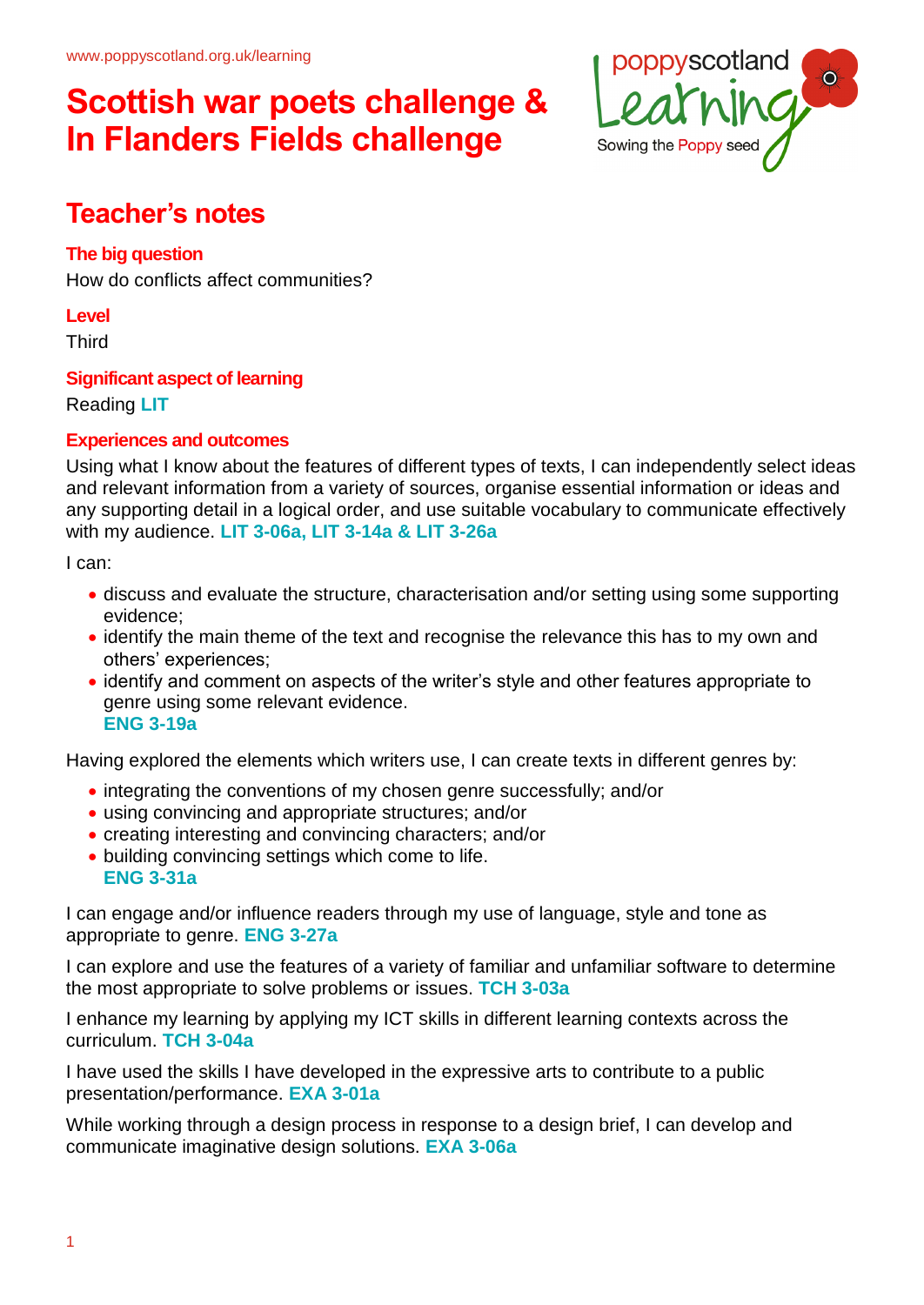

Learning in the social studies will enable me to engage in activities which encourage enterprising attitudes. **SOC OA**

When participating in an enterprise activity, I can explore ethical issues relating to business practice and gain an understanding of how businesses help to satisfy needs. **SOC 3-20a**

I can understand the necessity for budgeting and determine ways to manage finance, considering possible investment opportunities, savings, risks or borrowing needs. **SOC 3-21a**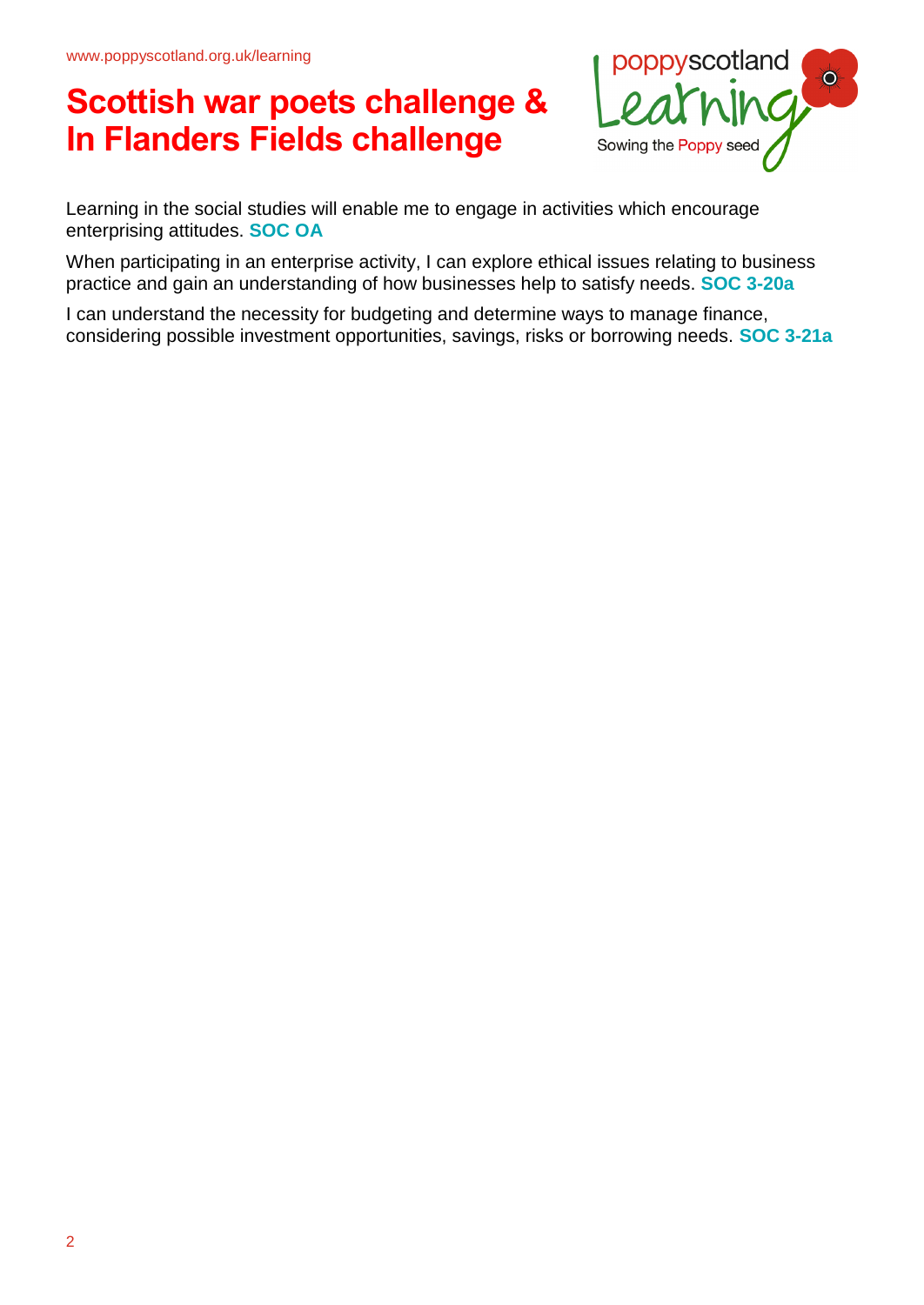

### **Your challenge**

### **Task 1**

Read and research Scottish war poets. Choose from the list of poets on the next page (are there any from your local area?)

Find at least one poem written by your chosen poet. Read it aloud with your class and then think about what it means.

Find out ten pieces of information about the poet and think of an interesting and colourful way to display this information.

- Where was your poet born?
- Who was in his/her family?
- What job did your poet do before the First World War started?
- What did your poet do in the war?
- What poems did your poet write?

Could your class do an assembly presentation on your poet in the week before Remembrance Sunday?

Are there any more Scottish poets from more recent wars?

### **List of some Scottish poets from the First World War**

- John Buchan (born Perth, educated Glasgow)
- W.D Cocker (born Glasgow but wrote much about Stirlingshire his mother's home)
- John MacDougall Hay (born Tarbet, Loch Fyne, Argyll, educated Glasgow. Worked in Ullapool and Stornaway as a teacher)
- Roderick Watson Kerr (born Edinburgh)
- Joe Lee (born Dundee)
- Hugh MacDiarmid (born as Christopher Murray Grieve in Langholm, Scottish Borders)
- Donald MacDonald (born Corunna, North Uist)
- James Pittendreigh MacGillivary (born Aberdeenshire, educated Glasgow)
- Ewart Alan MacKintosh (born Brighton. However, family from Alness, Easter Ross and joined Scottish Regiment in First World War- 5th Seaforth Highlanders)
- John Munro/Iain Rothatch (born Lewis, educated Nicolson Institute Stornaway and Aberdeen University)
- Murdo Murray (born Lewis, educated Nicolson Institute Stornaway and Aberdeen University)
- Neil Munro (born Inverary, Argyll)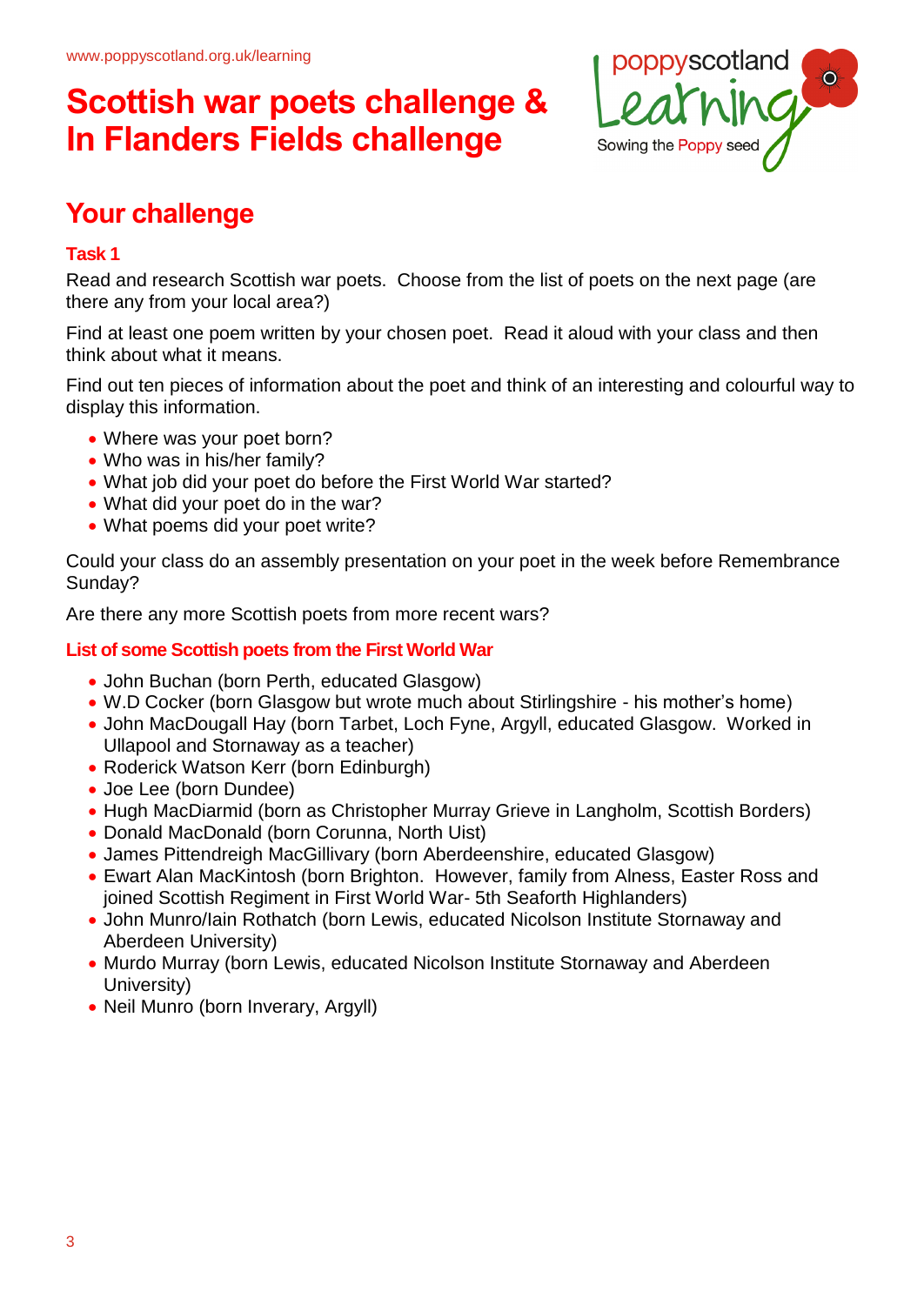

### **In Flanders Fields**

In Flanders fields the poppies blow Between the crosses, row on row, That mark our place; and in the sky The larks, still bravely singing, fly Scarce heard amid the guns below.

We are the Dead. Short days ago We lived, felt dawn, saw sunset glow, Loved and were loved, and now we lie In Flanders' fields.

Take up our quarrel with the foe: To you from failing hands we throw The torch; be yours to hold it high. If ye break faith with us who die We shall not sleep. though poppies grow In Flanders fields.

*John McCrae 1862-1918*

#### **Further information on John McCrae and his poem**

John McCrae had been a doctor in Canada who had shown an interest in the military and had an artistic side. Before the First World War broke out in 1914 he could not have been aware that his interests and talents would combine and be would write a poem which is remembered to this day.

Canada had joined the First World War on the side of the British and many Canadian troops were sent to fight against the Germans in the trenches that ran through France and Belgium. The line of trenches was called the Western Front. McCrae and his colleague were thousands of miles from home, in a foreign country zigzagged with trenches. Often the trenches filled with rain water and became muddy. Rats fed off food, dead bodies in no man's land, and often nibbled sleeping soldiers' faces.

McCrae was a field surgeon in the war and saw his fellow Canadians horrifically injured by machine gun and artillery fire. During the Second Battle of Ypres in 1915, some 6000 Canadians were killed or wounded in just two days of fighting.

McCrae was working at a field dressing station based at Essex Farm. Field dressing stations were where soldiers would have their wounds treated immediately before being sent back to a hospital many miles behind the lines. McCrae had been working for hours trying to save injured soldiers. McCrae was particularly affected by the death of his friend, Lieutenant Alexis Helmer, who was killed by a German artillery shell. McCrae was so tormented by his friend's death and by the numbers of his fellow soldiers who were being killed that he sat and wrote a poem in the back of an ambulance.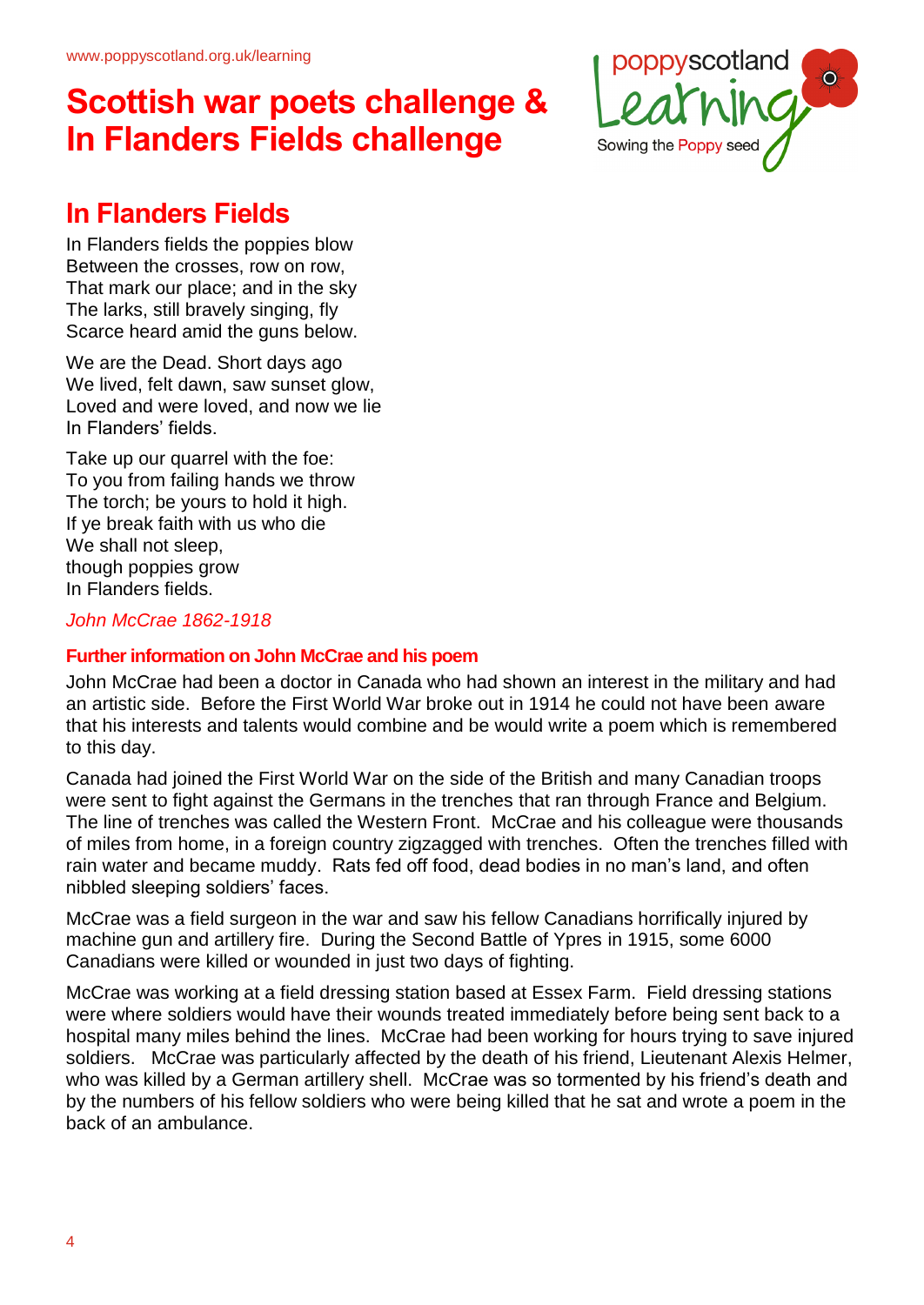

As he looked over the fields he thought he could see a sea of blood. It was, however, poppies in the fields. Poppies grow on ground that has been churned up.

Poppies sprang up all along the Western Front after years of fighting, the digging of trenches and artillery shells exploding on the farm land.

Today, we use the poppy as a symbol to remember those who suffered in the First World War and in the many wars thereafter. Essex Farm is still there and you can today see the cemetery next to it and the remains of the bunkers in which the doctors worked in the field dressing station.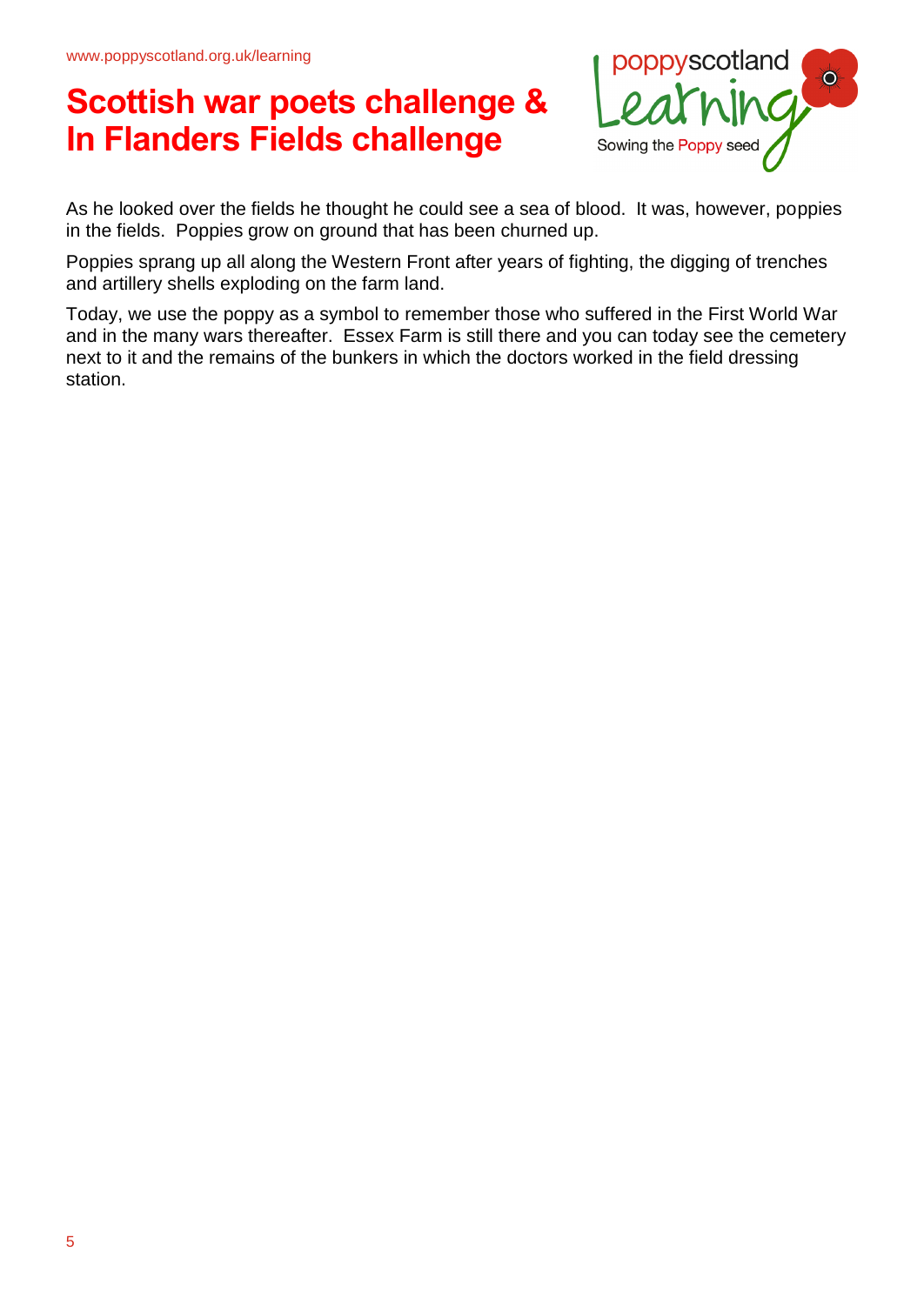

### **Your challenge**

#### **Task 2**

#### **Research task**

Write a biography on the life of John McCrae. What other facts can you find out about him? Where might be good places to look for information? How will you present your findings?

#### **Imaginative writing**

Imagine you were John McCrae working as a doctor in the trenches. Write a diary entry for him for a week during the Second Battle of Ypres 1915.

#### **Imaginative writing 2**

Imagine you are a soldier in the First World War. Write a letter home from the trenches. Try to find out about the following things in the trenches and then include them in your letter:

- no man's land artillery bombardment
- duckboards artillery shells
- going 'over the top' shell shock
- dug-outs blighty wounds
- mud mines • shell-holes machine guns
- rats gas
- lice tanks
- 
- trench-foot barbed wire
- rations **rum**

### **Factual writing**

Write a newspaper front page for the Second Battle of Ypres or any other First World War battle. Which other battles might you write about? What sort of things would a good newspaper front page have on it? What information would you include in your newspaper stories? Will you include any pictures?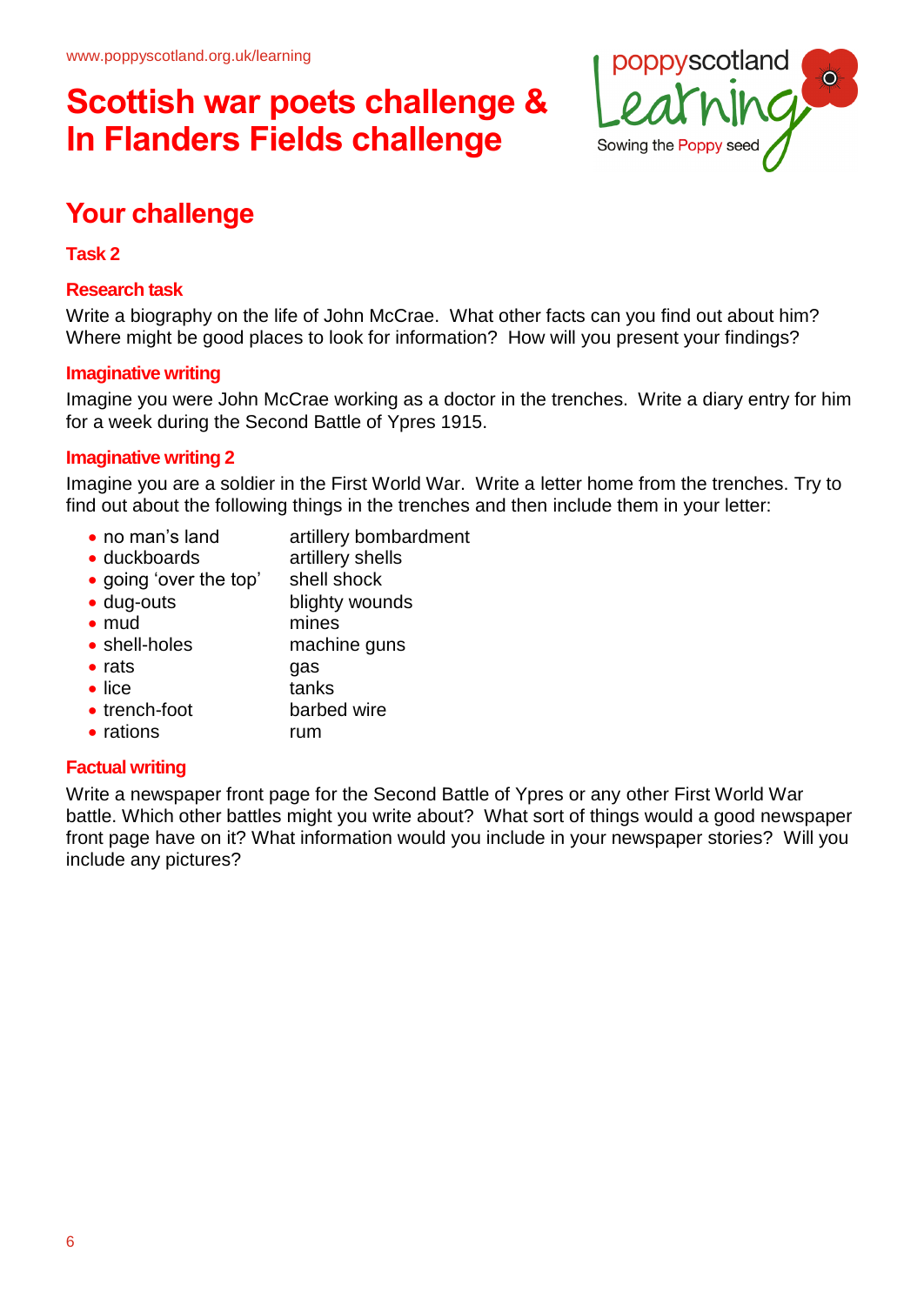

### **What progress have I made today?**

Reading. **SAL LIT**

| 2 <sup>nd</sup> level<br>I can use my knowledge of language to read a<br>new poem with increasing fluency,<br>understanding and expression for example,<br>punctuation, layout etc<br>Some examples are | 3 <sup>rd</sup> level<br>I can use my knowledge of language to read a<br>new poem with increasing complexity,<br>understanding and expression.<br>Some points are |
|---------------------------------------------------------------------------------------------------------------------------------------------------------------------------------------------------------|-------------------------------------------------------------------------------------------------------------------------------------------------------------------|
| 4 <sup>th</sup> level<br>I can use my knowledge of language to read a<br>wide range of increasingly complex texts with<br>fluency, understanding and expression.<br>Some points are                     |                                                                                                                                                                   |